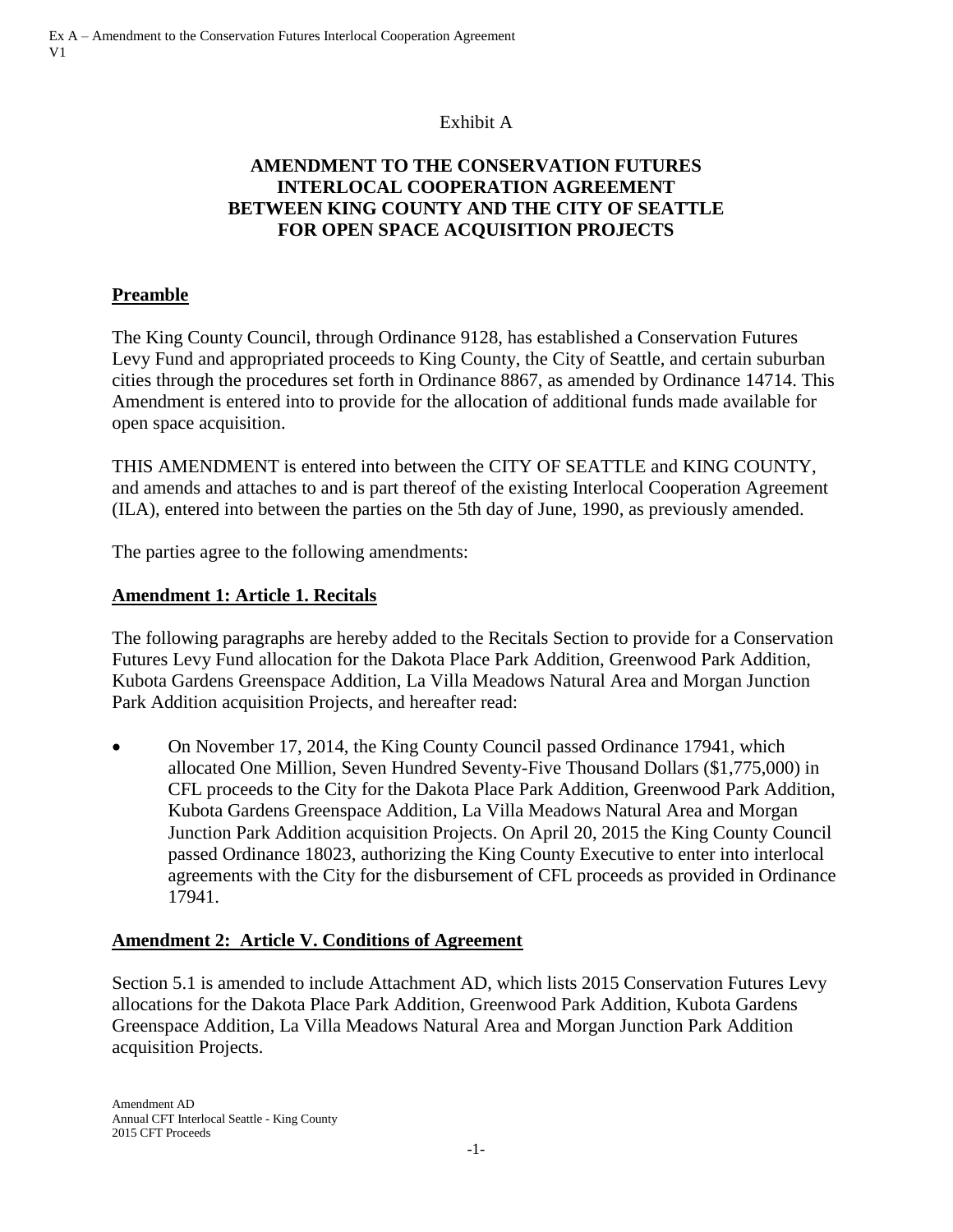# **Amendment 3: Article VII. Responsibilities of County**

The first two sentences of this article are amended to include Attachment AD, which lists 2015 Conservation Futures Levy proceeds allocations for the Dakota Place Park Addition, Greenwood Park Addition, Kubota Gardens Greenspace Addition, La Villa Meadows Natural Area and Morgan Junction Park Addition acquisition Projects:

Subject to the terms of this agreement, the County will provide Conservation Futures Levy Funds in the amounts shown in Attachments A through AD to be used for the Projects listed in Attachments A through AD. The City may request additional funds; however, the County has no obligation to provide funds to the City for the Projects in excess of the total amounts shown in Attachments A through AD. The County assumes no obligation for the future support of the Projects described herein, except as expressly set forth in this agreement.

#### **Amendment 4: Attachment AD**

The attachments to the interlocal agreement are hereby amended to include references to Attachment AD, which is hereby attached to the Interlocal Cooperation Agreement, incorporated therein, and made a part thereof.

In all other respects, the terms, conditions, duties, and obligations of both parties shall remain the same as agreed to in the Interlocal Cooperation Agreement as previously amended.